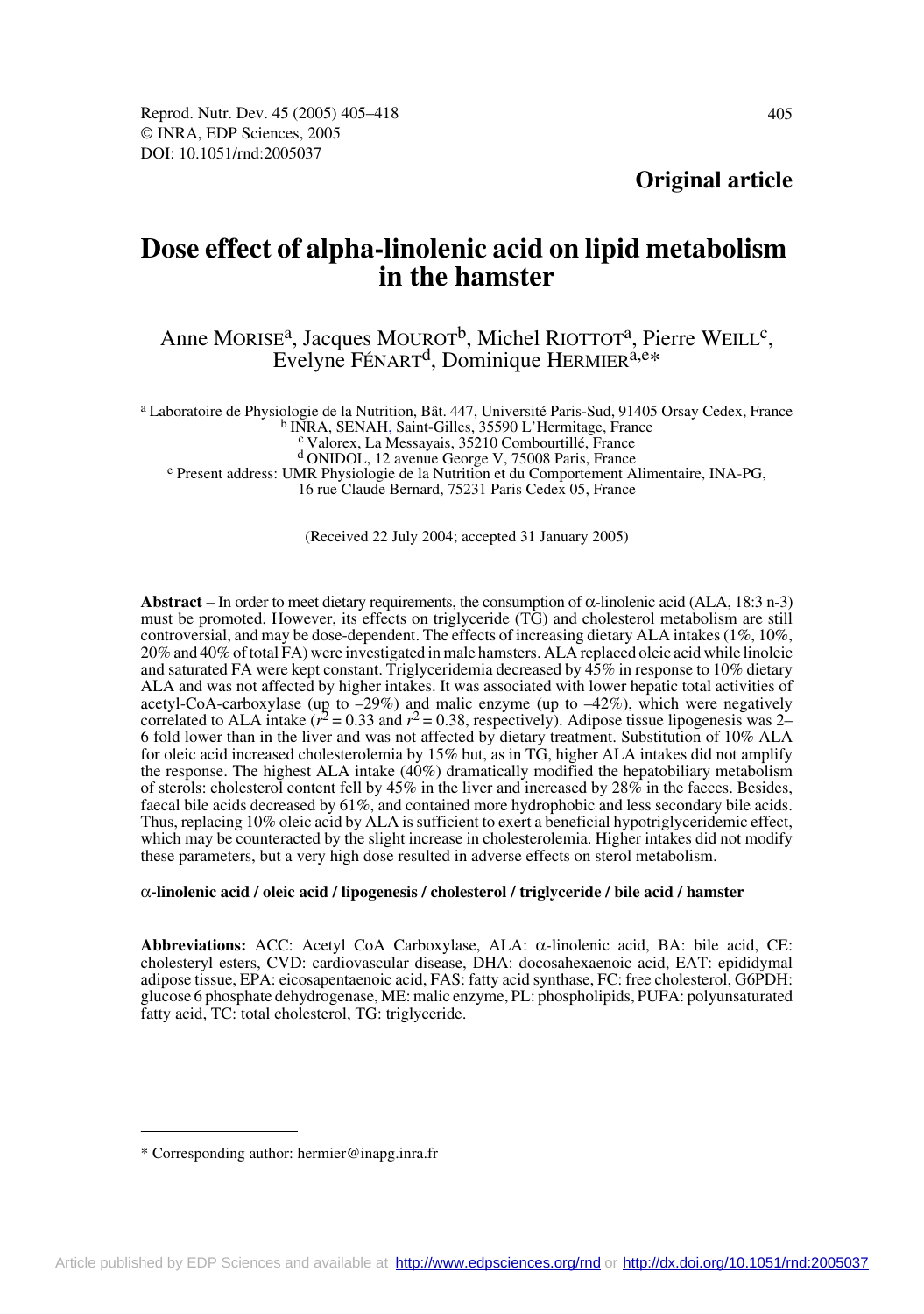## **1. INTRODUCTION**

N-3 polyunsaturated fatty acids (PUFA) either in the form of the essential precursor α-linolenic acid (ALA, 18:3 n-3) or its long chain derivatives eicosapentaenoic and docosahexanoic acids (EPA, 20:5 n-3 and DHA, 22:6 n-3) [1] are known to exert protective effects against various pathologies, and especially cardiovascular diseases (CVD) [2–4]. Despite these beneficial effects, the dietary intake of n-3 PUFA is largely insufficient in many Western countries [5–7], and must be promoted. This can be achieved through a higher consumption of ALA which is easily available in some vegetable oils such as linseed, perilla, and to a lesser extent, walnut, rapeseed and soybean oils. Their acceptance is largely better than that of fish oils, and they represent a major source of n-3 PUFA in people who do not usually eat fish, which are the main source of EPA and DHA. However, the rationale of replacing n-3 long-chain PUFA (LC-PUFA) by their precursor ALA is still under debate, especially concerning their respective efficiency and mechanisms of action [8]. Indeed, ALA and its long chain derivatives exhibit similar positive effects on etiologic factors of CVD such as hemostasis, thrombogenesis [9], and blood pressure [10]. In contrast, the effects of ALA on lipid metabolism are still controversial. Whereas most human studies show that, when replacing saturated fatty acids (SFA), ALA exhibits the same hypocholesterolemic effect as linoleic acid (LA) [11–14], its effect on triglyceridemia is still unclear. Indeed, some human studies exhibited no effects of dietary ALA (4–5% total energy intake) on triglyceridemia [12, 15], or a slight increase (with intake of ALA reaching 1.8% total energy intake) [16], whereas supplementation with 60 mL linseed oil per day (12% total energy intake) decreased plasma TG concentration [17]. Moreover, a recent epidemiological survey highlighted an inverse relation between ALA consumption and plasma TG concentration (after adjustment for other dietary parameters) [18]. Studies in the rat suggested that mechanisms involved in the decreased triglyceridemia could rely, as with n-3 LC-PUFA, on gene regulation resulting in a decreased activity [19] and expression [20] of key lipogenic enzymes and sometimes on a rise in mitochondrial oxidation [21], this latter effect being controversial [19]. Some of these discrepancies could originate from the different doses of dietary ALA used in human studies, which varied between 1.8 and 12% of total energy intake. Besides, the specific effects of ALA on lipid metabolism interact with those of other dietary fatty acids, especially through the ratio of LA to ALA and that of SFA to PUFA. To our knowledge, only two human studies specifically dedicated to the dose effect of dietary ALA were performed, but their dietary conditions were less controlled than in animals [22, 23] and the qualitative variations in dietary lipid composition between studies make the comparison very difficult. As for animal studies on the doseeffect of dietary ALA, they are scarce; indeed, seminal studies by Holman et al. used PUFA deficient rats and low ALA intakes [24, 25]. Those by Kabir et al. used a broader range of ALA intake but LA content was also variable [26].

The purpose of this study was therefore to investigate the dose-response effects of dietary ALA on some key points of TG and cholesterol metabolism. We analysed the lipid composition of plasma, liver and bile, the activities of some lipogenic enzymes in the liver and epididymal adipose tissue (EAT) and the excretion of faecal sterols. The dose response effects of dietary ALA were investigated over a broad range of ALA intake, while keeping those of LA and SFA constant. The rationale behind this was to provide ALA by substitution of a physiologically neutral FA (oleic acid), instead of FA known for their metabolic effects. We chose the hamster as a validated model for assessing the effects of dietary fats on lipid metabolism [27–29]. Moreover, our previous study in this model demonstrated that PUFA conversion, bioavailability and storage in the hamster is highly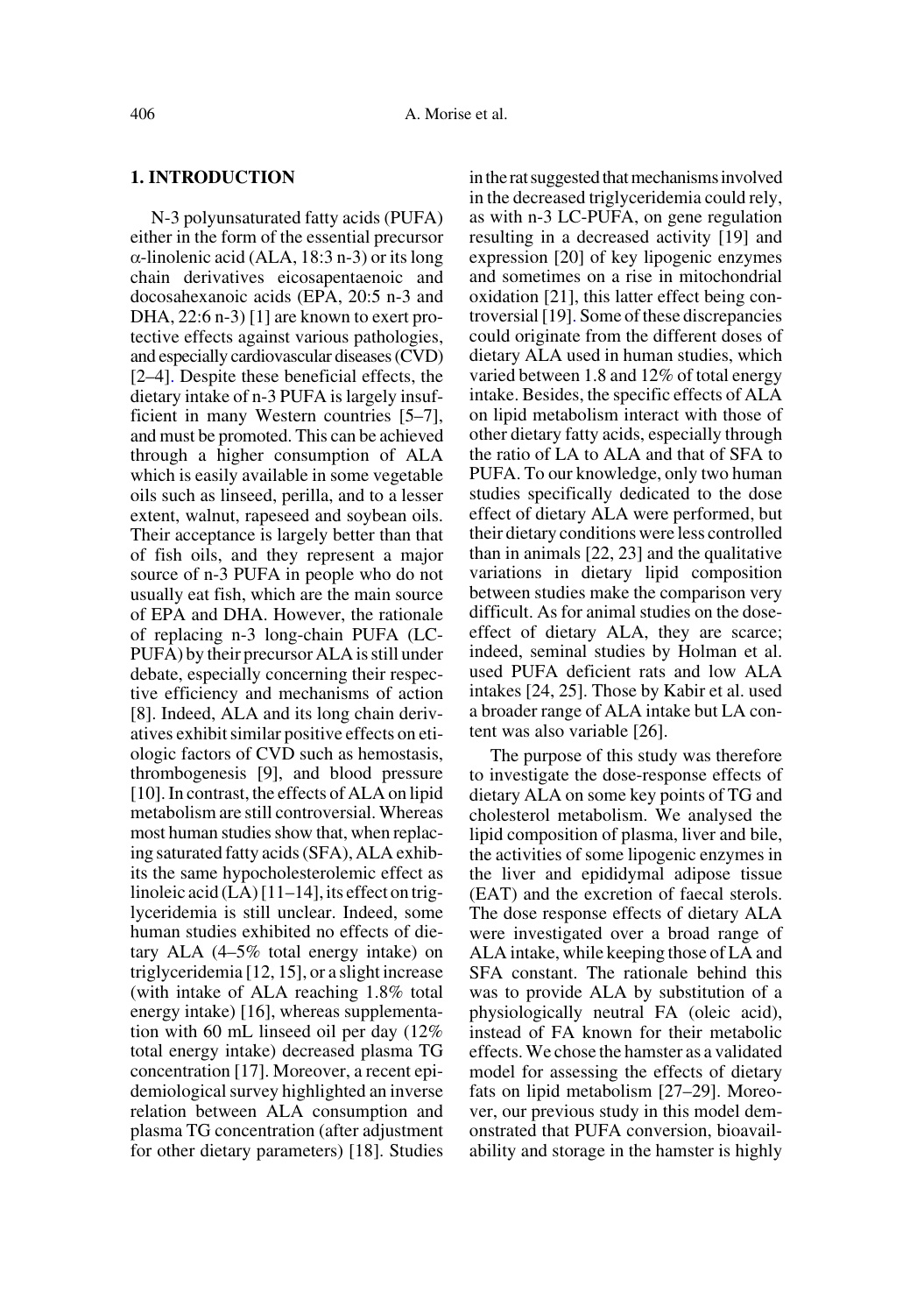responsive to the dietary dose of ALA [30]. Indeed, ALA transport in plasma cholesteryl esters (CE) and storage in adipose tissue, as well as conversion into EPA (as assessed by the EPA proportion in phospholipids (PL) from plasma, red blood cells and the heart) were proportional to the dietary ALA dose, and did not tend to a plateau. This linear relationship between dietary ALA bioavailability of some n-3 PUFA was a prerequisite for investigating whether the influence of dietary ALA on lipid metabolism was dose-dependent. Special attention was paid to the possible adverse effects of the highest ALA intakes.

## **2. MATERIALS AND METHODS**

#### **2.1. Experimental procedure**

#### *2.1.1. Animals*

Twenty-four male golden Syrian hamsters were obtained from Janvier (Centre d'élevage Janvier, Le Genest-St Isle, France) at 4 weeks of age. They were housed in colony cages with wood litter (6/cage) in a controlled environment (22 °C, 14/10 h light: dark cycle) and received distilled water and a ground commercial diet ad libitum (containing, by weight, 72.0% cereals, 17.8% soy meal, 6.0% fish meal, 4.2% vitamin and mineral mixture and providing 19.3% proteins and 5.1% lipids, 52.4% of which were LA and 5.3% ALA) (UAR 113, Villemoisson, France). At 8 weeks of age, the hamsters were housed in colony cages with wire floors, weighed weekly and fed experimental diets.

## *2.1.2. Diets*

The four experimental diets consisted (in weight) of 84.4% of the above commercial ground pellets, 3% water, 0.03% cholesterol (5-cholesten-3ß-ol, Sigma, St. Louis, USA) and 12.5% vegetable oil mixture. The calculated composition (in weight) of the

4 diets was 16.3% protein, 52.6% carbohydrate, 16.6% lipid, 11.8% water and 4.6% minerals. Lipids provided about 1/3 (35.3%) of the total energy intake. The vegetable oil mixture consisted of linseed oil (53.6% ALA, 15.7% LA, 20% oleic acid and 10% SFA) (Valorex, Javené, France) and high oleic sunflower oil (0.1% ALA, 14.6% LA, 74.9% oleic acid and 10% SFA) added in different proportions in order to increase ALA concentration and to keep the levels of LA and SFA constant. As a consequence, ALA and oleic acid (18:1 n-9) varied in opposite proportions. The calculated proportions of linseed oil and high oleic sunflower oil were the following: 0/100, 22/78, 47/53 and 97/3, providing theoretically 1, 10, 20, 40% ALA (as % of total FA) in the L1, L10, L20 and L40 diets, respectively. The contribution of ALA to the total energy intake varied from less than 1% (L1 diet) to 14.6% (L40 diet). The composition of the experimental diets was determined as described below and is shown in Table I. All diets provided similar amounts of lipids, cholesterol and phytosterols (which interfere with dietary cholesterol absorption), so that the only lipid variable was the fatty acid composition.

#### *2.1.3. Experimental design*

After 5 weeks on the experimental diets, the hamsters were housed in individual cages with wire floors in order to measure their dietary consumption and to collect the faeces during the 7th week. In order to assess the body weight gain during the last week, the hamsters were weighed after an overnight fast (18 h) at the end of the 6th week. At 15 weeks of age, having been on the experimental diets for 7 weeks, all hamsters were fasted overnight, then weighed and anesthetised by intramuscular injection of Zoletil 50 (Virbac, Carros, France) at a dose of 4 mg $\cdot$ 100 g<sup>-1</sup> of body weight. Blood was taken by intracardiac puncture, using a heparinised syringe (10 units heparin $\cdot$ mL<sup>-1</sup> blood). Plasma was separated from the blood by centrifugation for 20 min at 4 °C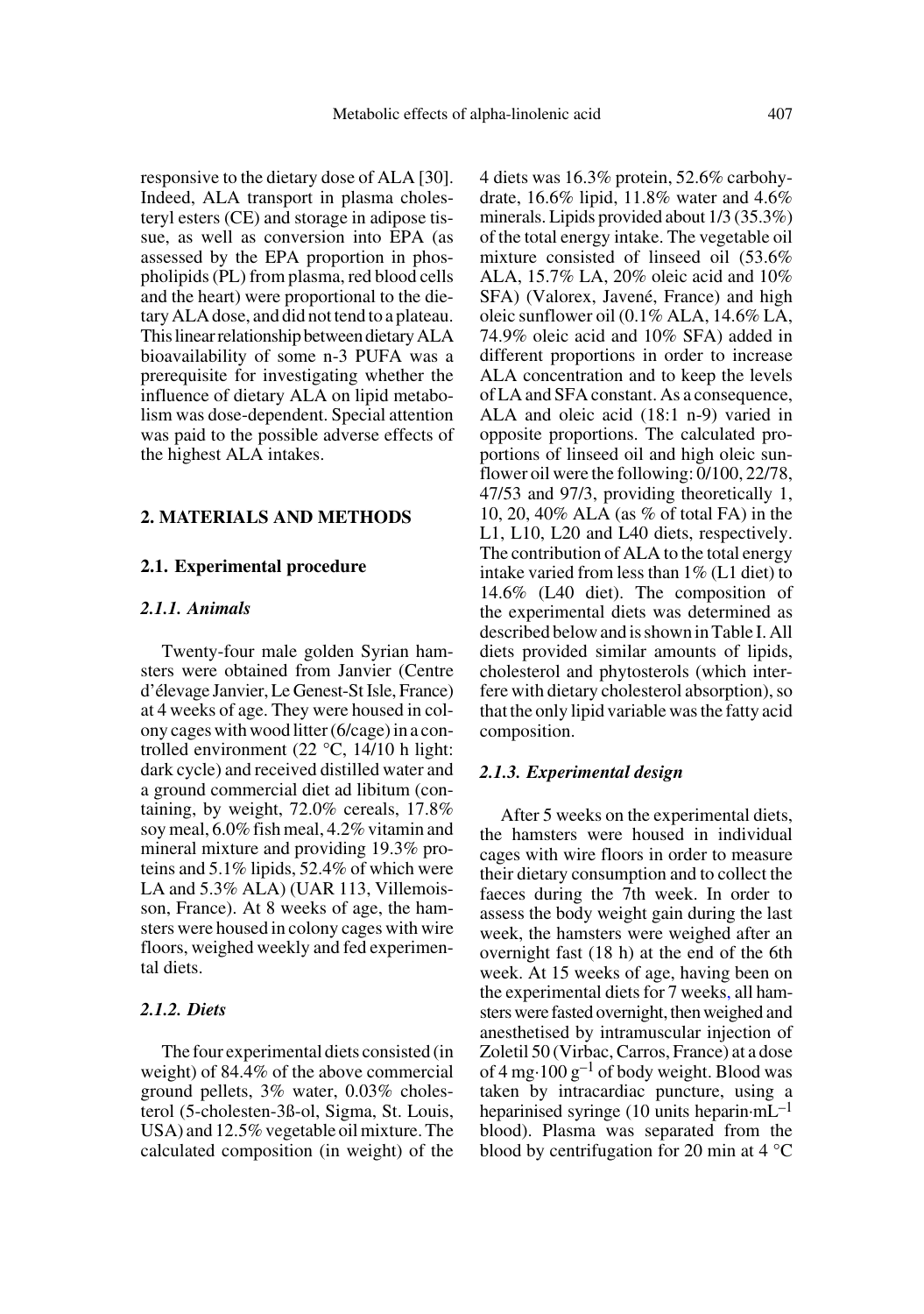|                    |                                    | L1    | L10   | L20   | L40   |
|--------------------|------------------------------------|-------|-------|-------|-------|
| Total lipids       | $g \cdot 100$ g diet <sup>-1</sup> | 15.7  | 16.0  | 14.9  | 15.6  |
| Cholesterol        |                                    | 0.072 | 0.075 | 0.075 | 0.072 |
| Phytosterols       |                                    | 0.068 | 0.075 | 0.073 | 0.076 |
| <b>Fatty Acids</b> | % of total fatty acids             |       |       |       |       |
| 4:0                |                                    | 0.52  | 0.09  | 0.12  | 0.08  |
| 8:0                |                                    | 0.06  | 0.07  | 0.08  | 0.04  |
| 10:0               |                                    | 0.04  | 0.02  | 0.02  | 0.02  |
| 14:0               |                                    | 0.11  | 0.12  | 0.13  | 0.15  |
| 16:0               |                                    | 6.49  | 6.60  | 7.36  | 7.84  |
| 18:0               |                                    | 3.74  | 3.50  | 3.83  | 3.52  |
| $18:1n-9$          |                                    | 63.74 | 55.47 | 43.95 | 21.79 |
| $18:2n-6$          |                                    | 23.65 | 23.48 | 24.28 | 24.55 |
| $18:3n-3$          |                                    | 1.05  | 9.95  | 19.50 | 41.30 |
| $20:1n-9$          |                                    | 0.33  | 0.36  | 0.34  | 0.39  |
| $20:5n-3$          |                                    | 0.04  | 0.10  | 0.11  | 0.12  |
| $22:6n-3$          |                                    | 0.21  | 0.23  | 0.30  | 0.25  |
| ΣSFA               | % of total fatty acids             | 10.96 | 10.40 | 11.54 | 11.65 |
| ΣMUFA              |                                    | 64.07 | 55.83 | 44.29 | 22.18 |
| <b>ΣPUFA</b>       |                                    | 24.95 | 33.77 | 44.19 | 66.22 |
| $\Sigma$ n-6       |                                    | 23.65 | 23.48 | 24.28 | 24.55 |
| $\Sigma$ n-3       |                                    | 1.30  | 10.29 | 19.91 | 41.67 |
| $18:2n-6/18:3n-3$  |                                    | 22.52 | 2.36  | 1.25  | 0.59  |
| $18:3 n-3$         | % of total energy intake           | 0.4   | 3.6   | 6.7   | 14.6  |

**Table I.** Lipid composition of the experimental diets.

The diets consisted of commercial ground pellets and mixture of vegetable oils: linseed oil and high oleic sunflower oil. ΣSFA, sum of saturated fatty acids; ΣMUFA, sum of monounsaturated fatty acids; ΣPUFA, sum of polyunsaturated fatty acids; Σn-6, sum of n-6 fatty acids; Σn-3, sum of n-3 fatty acids.

and 1700 *g* then stored at  $-20$  °C. After blood sampling, the abdominal cavity was opened surgically and bile was taken from the gallbladder and stored at  $-20$  °C. The liver was then carefully removed and weighed, a 1 g sample was immediately frozen in liquid nitrogen for the measurement of lipogenic enzyme activity, and another sample of about 0.5 g was stored at  $-20$  °C for further analysis of lipid composition. Epididymal adipose tissue (EAT) was removed, weighed and frozen in liquid nitrogen for further measurement of lipogenic enzyme activity. The hamsters were then killed by section of the jugular vein. The present work was carried out in agreement with the

French legislation on animal experimentation and with the autorisation of the French Ministry of Agriculture (Animal Health and Protection Directorate).

## **2.2. Analyses**

## *2.2.1. Dietary lipids*

Lipids were extracted according to the Folch method [31], dried under  $N_2$  and weighed. They were then either *trans*-methylated for FA analyses, or saponified for further sterol extraction. *Trans*-methylation was performed with  $BF_3$  in methanol (14%) according to the method of Morisson and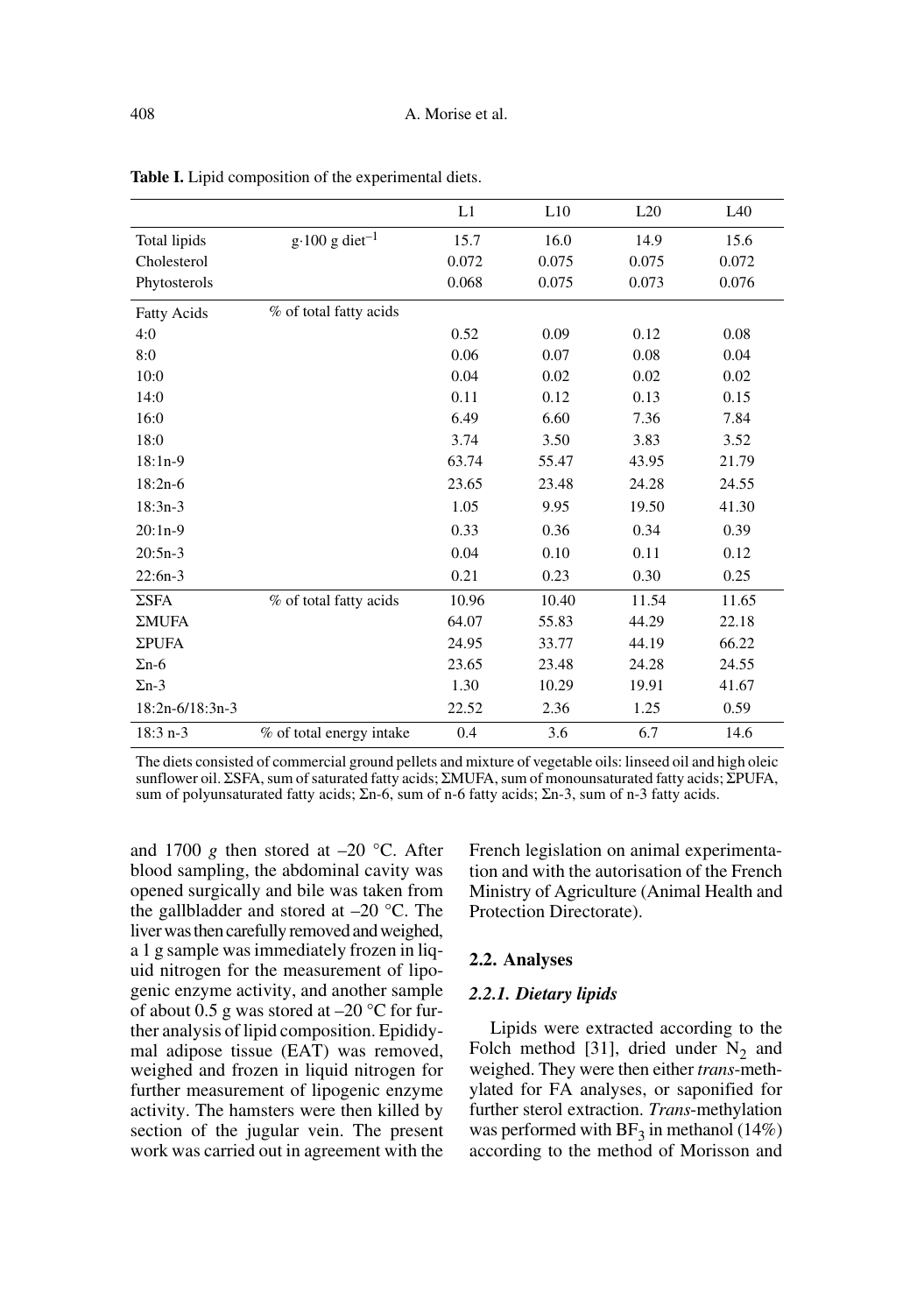Smith [32]. Fatty acid methyl esters (FAME) were analysed by GLC with a chromatograph (Fisons 8000, Thermo products, Les Ulis, France) under the conditions described by Morise et al. [30]. Saponification of lipids was performed at 85 °C with ammonia (2 N) in ethanol, then neutral sterols (containing cholesterol and phytosterols) were extracted with petroleum ether, using <sup>14</sup>Ccholesterol (Perkin Elmer Life Sciences, Boston, USA,  $45 \text{ mCi·mmol}^{-1}$ ) as a marker. Neutral sterols were silylated with Derivasil (Chrompack, Middelburg, the Netherlands) and separated by GLC, using a HRGC 4100 apparatus (Carlo-Erba, Milan, Italy) equipped with a standard fused silica WCOT capillary column cross-linked with OV1 (25 m length, film thickness 0.2 µm) (Spiral, Dijon, France). Cholestane- $5\alpha$ (Sigma, Saint-Quentin-Fallavier, France) was added to the samples as a standard for cholesterol and phytosterol quantification.

### *2.2.2. Faecal sterols*

Neutral and acid (containing biliary acids) sterols were extracted from the faeces following a method described by Boehler et al. [33]. Briefly, after hydration of the faeces, lipids were extracted and hydrolysed in basic conditions. Neutral sterols were extracted with petroleum ether, while acid sterols remained in the aqueous phase. <sup>3</sup>Hcholesterol (NEN, Life Science Product, Boston, USA,  $46.5$  Ci·mmol<sup>-1</sup>) and <sup>14</sup>Ctaurocholate (Dupont NEN, Boston, USA, 46.4 mCi·mmol<sup>-1</sup>) were used as markers of extraction. Free bile acids were methylated with diazomethane, silylated with Derivasil and analysed on a Carlo-Erba HRGC 5160 gas chromatograph equipped with the same column as described above for dietary neutral sterols. The oven temperature was 230 °C, and the flow rate of the carrier gas (hydrogen) was  $2 \text{ mL-min}^{-1}$ . Cholestane-5 $\alpha$ was added to the samples as a standard for the quantification of bile acids (BA), that are primary BA which include endogen bile acids, chenodesoxycholic acid (CDCA) and cholic acid (CA), and secondary BA which are microbial derivatives from the

primary ones and consist essentially in lithocholic (LCA) and desoxycholic acids (DCA). In the calculations, we also considered two families of BA: those belonging to the CA biosynthesis pathway, i.e. the CA and the DCA, and those belonging to the CDCA pathway; i.e., the CDCA, 7-oxolithocholic acid and LCA.

Neutral sterols were separated by GLC, as described for the diet. Cholesterol excretion represents the weight of cholesterol and its bacterial derivatives excreted in the faeces per day, and corrected by β-sitostanol that is not absorbed and was considered as the internal standard.

## *2.2.3. Plasma, bile and liver*

The following components were quantified in the plasma: TG, total cholesterol (TC), PL by colorimetric enzymatic methods using the kits provided by Bio-Merieux (Marcy-l'Étoile, France) [34–36]. The analyses were performed with an automatic analyser (Abbott-VP, Rungis, France). Free cholesterol (FC) was determined manually using a procedure adapted from Richmond [34]. The concentration of CE was calculated with the formula:  $CE = (TC - FC) \times$ 1.67. Non apo-B lipoproteins, i.e. HDL, were isolated from plasma by precipitation of apoB-lipoproteins with antibodies, using a kit provided by Biomerieux (Marcyl'Étoile, France) according to the method of Burstein et al. [37]. HDL-TC and -PL were then quantified in the supernatant as previously described above for plasma. Non HDL-TC, i.e. VLDL- and LDL-TC, was calculated with the formula: non HDL-TC = plasma TC – HDL-TC.

Bile PL and TC were assayed with the same procedures after bile dilution in distilled water (1/10). Bile acids (BA) were determined by an enzymatic manual procedure after bile dilution in distilled water (1/20) [38]. The lithogenic index was calculated according to the Hofmann method [39], using the TC, PL and BA concentrations.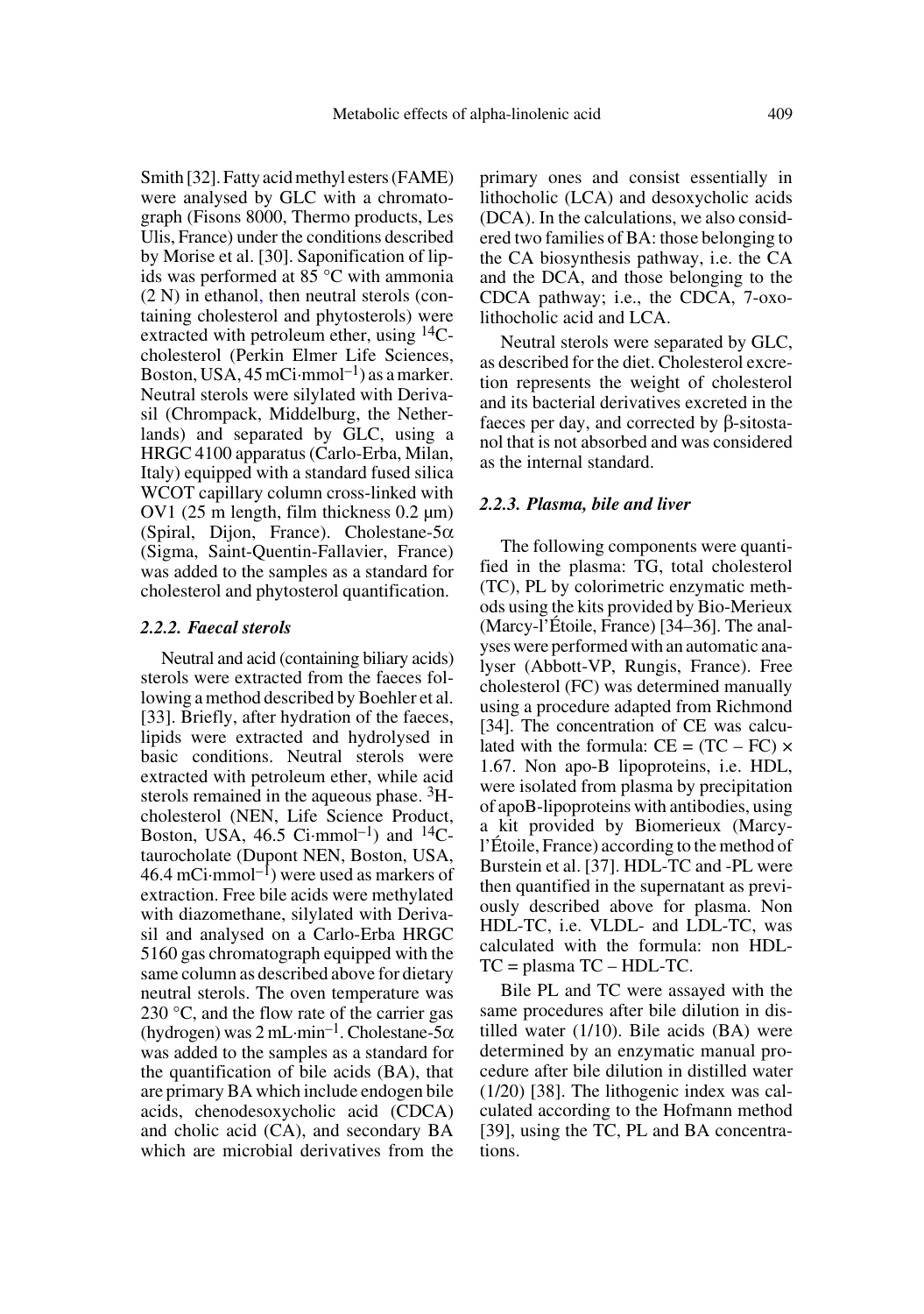|                   | Unit               | L1                            | L10                          | L20                      | IA0                           |
|-------------------|--------------------|-------------------------------|------------------------------|--------------------------|-------------------------------|
| Final body weight | g                  | $120 \pm 2^a$                 | $115 \pm 1^{ab}$             | $110 \pm 2^b$            | $110 + 3b$                    |
| Weight gain       | $g \cdot day^{-1}$ | $0.67 \pm 0.60$ <sup>ab</sup> | $1.89 \pm 0.74$ <sup>a</sup> | $-0.44 \pm 1.06^{\circ}$ | $1.58 \pm 0.44$ <sup>ab</sup> |
| Dietary intake    | $g \cdot day^{-1}$ | $6.05 \pm 0.11^{ab}$          | $6.29 \pm 0.19^a$            | $5.77 \pm 0.25^{\rm b}$  | $6.02 \pm 0.11^{ab}$          |
| Liver weight      | g                  | $4.10 \pm 0.09$               | $3.94 \pm 0.05$              | $3.84 \pm 0.08$          | $3.90 \pm 0.14$               |
|                   | % body weight      | $3.53 \pm 0.06$               | $3.49 \pm 0.04$              | $3.44 \pm 0.07$          | $3.40 \pm 0.04$               |
| EAT weight        | g                  | $2.51 \pm 0.22$               | $2.31 \pm 0.13$              | $2.40 \pm 0.05$          | $2.62 \pm 0.24$               |
|                   | % body weight      | $2.26 \pm 0.15$               | $2.10 \pm 0.10$              | $2.09 \pm 0.06$          | $2.18 \pm 0.19$               |

Table II. Growth and body parameters.

The results are mean  $\pm$  standard error of the mean of 6 hamsters in each group. Values with different superscripts are considered significantly different at  $P < 0.05$ . The L1, L10, L20 and L40 diets contained respectively 1, 10, 20 and 41% (total fatty acids) of ALA or 0.4, 3.6, 6.7 and 14.6% of total energy intake. EAT, epididymal adipose tissue.

Hepatic lipids were determined as above for plasma lipids after extraction in isopropanol from a 150 mg liver sample as described by Loison et al. [40]. The pellet was kept and solved in NaOH 1 M for further determination of hepatic proteins (PR) determined according to Lowry et al. [41] using bovine serum albumin as the standard.

#### *2.2.4. Lipogenic enzymes*

The activities of the lipogenic enzymes were determined in the liver and epididymal adipose tissues as described by Mourot et al. [42]. Briefly, the tissues were homogenised in 0.25 M sucrose and centrifuged at 40000 *g* for 40 min. The supernatant cytosolic fractions were analysed for malic enzyme (ME, EC 1.1.1.40) and glucose-6-phosphate dehydrogenase (G6PDH, EC 1.1.1.49) using modifications [43] of the methods of Fitch et al. [44] and Hsu and Lardy [45], respectively. Acetyl-CoA-carboxylase (ACC, EC 6.4.1.2) was assayed by the  $H^{14}CO_3$ -fixation method [46, 47], using  $H^{14}CO_3$  (NEN, Life Science Product, Boston, USA, 49 mCi·mmol<sup>-1</sup>). ME and G6PDH activities were expressed as µmol of NADPH produced per min per total liver and mg of protein. ACC activity was expressed as nmol bicarbonate incorporated per min per total liver and mg of protein.

#### *2.2.5. Statistical analyses*

The data were analysed using the Statview 4.5 program (Abacus Concept, Bekerley, USA). Statistical differences between the means were determined by ANOVA and the Fisher test and considered to be significant at  $P < 0.05$ .

## **3. RESULTS**

#### **3.1. Growth and body parameters**

While body weights were the same at the beginning of the experimentation, final body weights differed slightly but significantly between the 4 groups, being the lowest with the highest doses of ALA dietary intake (Tab. II). This did not result from parallel differences in food intake and body weight gain during the last week, which were the highest in the L10 group and the lowest in the L20 group. At the end of the experimental period, body weight gain was almost null, suggesting the end of the hamster growth.

The differences of final body weights were not followed by any differences in the total or relative weights of the liver and EAT.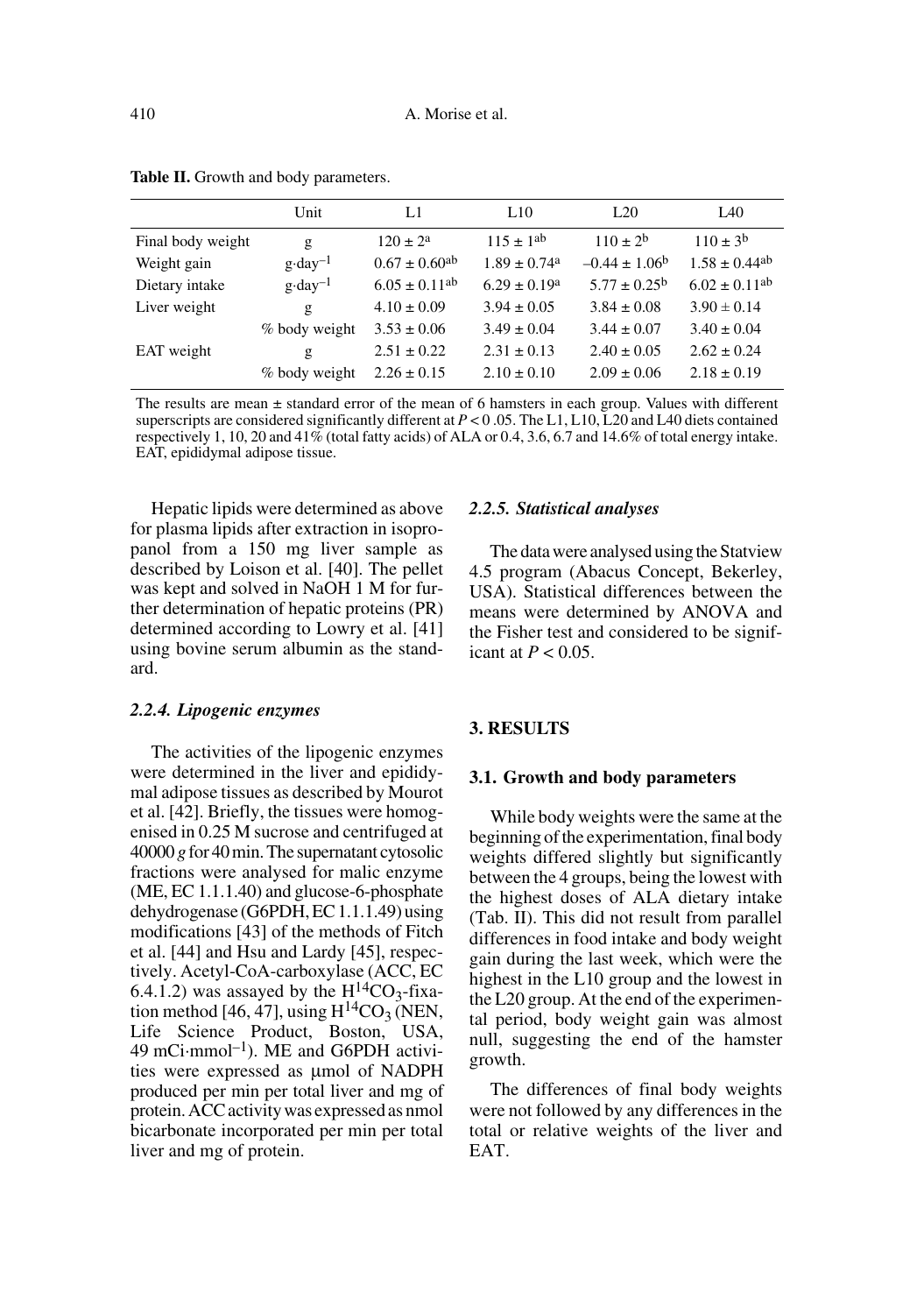|                   | L1                            | L <sub>10</sub>         | L <sub>20</sub>            | L <sub>40</sub>         |
|-------------------|-------------------------------|-------------------------|----------------------------|-------------------------|
| TC                | $1.62 \pm 0.02^b$             | $1.86 \pm 0.06^a$       | $1.91 \pm 0.06^{\text{a}}$ | $1.81 \pm 0.09^{\rm a}$ |
| TG                | $1.52 \pm 0.26^a$             | $0.83 \pm 0.05^{\circ}$ | $0.72 \pm 0.14^b$          | $0.94 \pm 0.15^{\circ}$ |
| PL.               | $2.80 \pm 0.05^{\circ}$       | $2.51 \pm 0.07^{\rm b}$ | $2.32 \pm 0.05^{\circ}$    | $2.21 \pm 0.07$ °       |
| HDL-TC            | $1.38 \pm 0.13$               | $1.30 \pm 0.07$         | $1.23 \pm 0.12$            | $1.16 \pm 0.11$         |
| $HDL-PL$          | $1.81 \pm 0.05$ <sup>ab</sup> | $1.97 \pm 0.06^{\circ}$ | $1.73 \pm 0.11^b$          | $1.62 \pm 0.06^{\circ}$ |
| Non HDL-TC/HDL-TC | $0.39 \pm 0.06$               | $0.44 \pm 0.03$         | $0.61 \pm 0.12$            | $0.60 \pm 0.12$         |

**Table III.** Plasma lipids  $(g \cdot L^{-1})$ .

The results are mean  $\pm$  SEM of 6 hamsters in each group. The values with different superscripts are considered significantly different at *P* < 0.05. The L1, L10, L20 and L40 diets contained respectively 1, 10, 20 and 41% (total fatty acids) of ALA or 0.4, 3.6, 6.7 and 14.6% of total energy intake. TC: total cholesterol; TG: triglycerides; PL: phospholipids.

|       |           | Unit                    | L1                            | L10                           | L20                        | IA0                           |
|-------|-----------|-------------------------|-------------------------------|-------------------------------|----------------------------|-------------------------------|
| Liver | TC        | $mg \cdot g^{-1}$ liver | $40.1 \pm 1.9^a$              | $41.0 \pm 4.7^{\circ}$        | $39.9 \pm 4.1^a$           | $22.3 \pm 1.7^{\rm b}$        |
|       | FC        |                         | $3.27 \pm 0.19^a$             | $3.81 \pm 0.39^{\circ}$       | $3.45 \pm 0.25^{\text{a}}$ | $2.41 \pm 0.08^{\rm b}$       |
|       | CE        |                         | $61.6 \pm 2.8^{\rm a}$        | $62.1 \pm 7.3^{\circ}$        | $60.8 \pm 6.5^{\circ}$     | $33.3 \pm 2.7^{\rm b}$        |
|       | <b>TG</b> |                         | $8.34 \pm 0.64$ <sup>ab</sup> | $9.50 \pm 0.50^{\circ}$       | $7.67 \pm 0.51^{\rm b}$    | $8.56 \pm 0.47$ <sup>ab</sup> |
|       | PL        |                         | $18.2 \pm 0.4^{\circ}$        | $18.0 \pm 0.6$ <sup>ab</sup>  | $15.6 \pm 2.1^{\rm b}$     | $9.0 \pm 0.3$ c               |
|       | <b>PR</b> |                         | $184 \pm 11^a$                | $190 \pm 4^a$                 | $183 \pm 4^a$              | $194 \pm 3^a$                 |
| Bile  | TC        | $g \cdot L^{-1}$        | $0.60 \pm 0.08^{\rm b}$       | $0.76 \pm 0.05$ <sup>ab</sup> | $0.96 \pm 0.07^{\circ}$    | $0.79 \pm 0.16^{ab}$          |
|       | PL        |                         | $21.7 \pm 1.3^{\rm b}$        | $22.5 \pm 0.7^{\rm b}$        | $25.8 \pm 0.4^{\circ}$     | $25.2 \pm 0.9^{\rm a}$        |
|       | BA        |                         | $96.4 \pm 9.9$                | $93.8 \pm 6.3$                | $93.5 \pm 13.6$            | $95.3 \pm 6.4$                |
|       | LI        |                         | $0.08 \pm 0.01^{\rm b}$       | $0.10 \pm 0.01$ <sup>ab</sup> | $0.13 \pm 0.1^a$           | $0.10 \pm 0.02$ <sup>ab</sup> |

**Table IV.** Liver and bile composition.

The results are mean ± SEM of 6 hamsters in each group. The values with different superscripts are considered significantly different  $(P < 0.05)$ . The L1, L10, L20 and L40 diets contained respectively 1, 10, 20 and 41% (total fatty acids) of ALA or 0.4, 3.6, 6.7 and 14.6% of total energy intake. TC: total cholesterol; FC: free cholesterol; CE: cholesteryl esters; TG: triglycerides; PL: phospholipids; BA: bile acids; LI: lithogenic index. PR: proteins.

## **3.2. Lipid composition of plasma, liver, and bile**

In the plasma, all groups fed the diets containing ALA (L10-L40), exhibited higher TC concentration than those fed the diet low in ALA (L1) but their TG concentrations was twice lower (Tab. III). These effects did not seem to be dependent on the ALA dose, on the contrary to the PL concentration, which decreased proportionally to the increase in dietary ALA. HDL-TC was the same in the 4 groups, whereas HDL-PL was higher in the animals fed the L10 diet than in those fed the L20 and L40 diets. The ratio (non HDL-TC)/(HDL-TC), that is an index of atherogenicity, did not vary among the 4 groups despite a slight and not significant increase in response to the higher ALA intakes (L20 and L40).

In the liver, the concentration of TC was nearly twice lower in hamsters fed the L40 diet, which was the richest in ALA, than in the other groups (Tab. IV). This was also observed for FC as well as CE, which was the main lipid in the liver. PL concentration was also the lowest in the hamsters fed the L40 diet. That of TG varied significantly among groups, but independently of dietary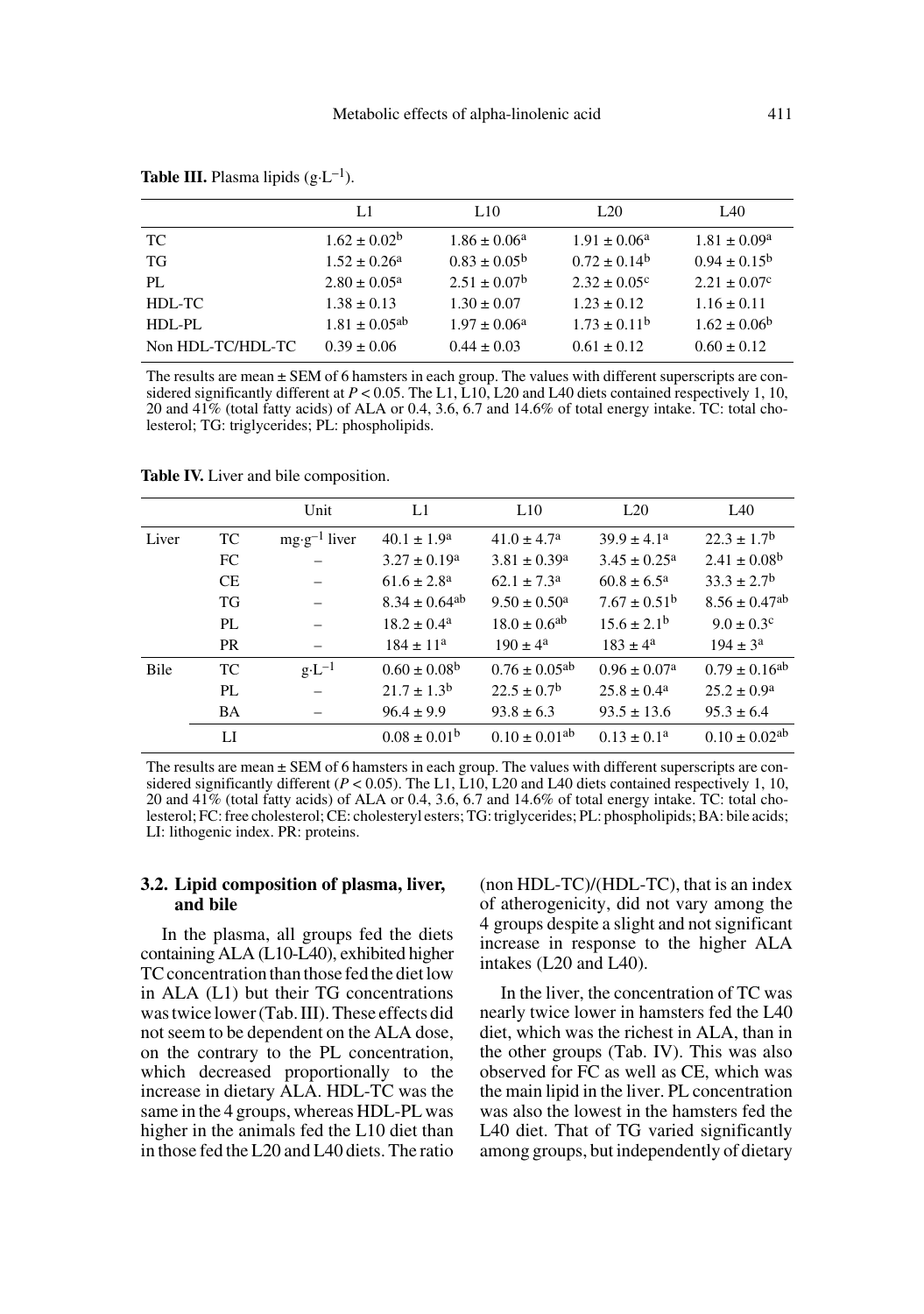

**Figure 1.** Specific activities of hepatic lipogenic enzymes as a function of dietary ALA intake. ME and G6PDH activities are expressed as µmol NADPH produced per minute and per mg protein. ACC activity is expressed as nmol HCO3– produced per minute and per mg protein. The results are mean ± SEM of 6 hamsters per group. L1, L10, L20 and L40 diets contained respectively 1, 10, 20 and 41% (total fatty acids) of ALA or 0.4, 3.6, 6.7 and 14.6% of total energy intake. ACC: acetyl-CoA carboxylase, G6PDH: glucose-6-phosphate dehydrogenase, ME: malic enzyme.

ALA intake. Indeed, it was the highest in hamsters fed the L10 diet, the lowest in those fed the L20 diet, and intermediary in response to the L1 and L40 diets. Expressed as the total quantity per liver, and whatever the lipids, the differences between the groups were the same as in concentrations (data not shown).

In bile, the concentration of BA, which were the main sterols, was identical in all groups. That of PL was higher with the L20 and L40 diets than with the two other diets, while that of cholesterol was higher in the animals fed the L20 diet than in those fed the L1 diet. In consequence, the animals fed the L20 diet exhibited a higher lithogenic index than those fed the L1 diet.

#### **3.3. Lipogenic enzyme activities**

In the liver, the specific activity of ACC decreased when the ALA intake increased, until it reached 6.7% of total energy intake (with the L20 diet) and then plateaued (Fig. 1). Similarly, the specific activity of ME, an NADPH supplier for FA synthesis, was inversely proportional to dietary ALA intake. However, and on the contrary to ACC, this decrease did not tend to a plateau.

By contrast, G6PDH, the other NADPH provider, was not affected by any dietary treatment; its activity was the same in all groups and at least 4 times lower than that of the ME. When expressed as the total enzymatic activity in the liver, the dose effect of dietary ALA did not differ markedly from that of specific activities (Tab. V). In addition, a significant correlation was found between triglyceridemia and the total activity of ACC and ME  $(R^2 = 0.17, P =$ 0.04 and  $R^2 = 0.38$ ,  $P = 0.002$ , respectively).

In the EAT, ACC and ME specific activities were at least 2 and 4–6 times lower than in the liver, respectively and were not affected by dietary ALA intake on the contrary to hepatic lipogenic enzymes (Tab. V). Surprisingly, G6PDH specific activity was 5 fold higher in EAT than in the liver, and was therefore the main NADPH supplier. As in the liver, neither specific nor total activities were affected by dietary ALA.

## **3.4. Excretion of cholesterol and bile acids**

Faecal excretion of TC was 40% higher in animals fed the L40 diet than in those fed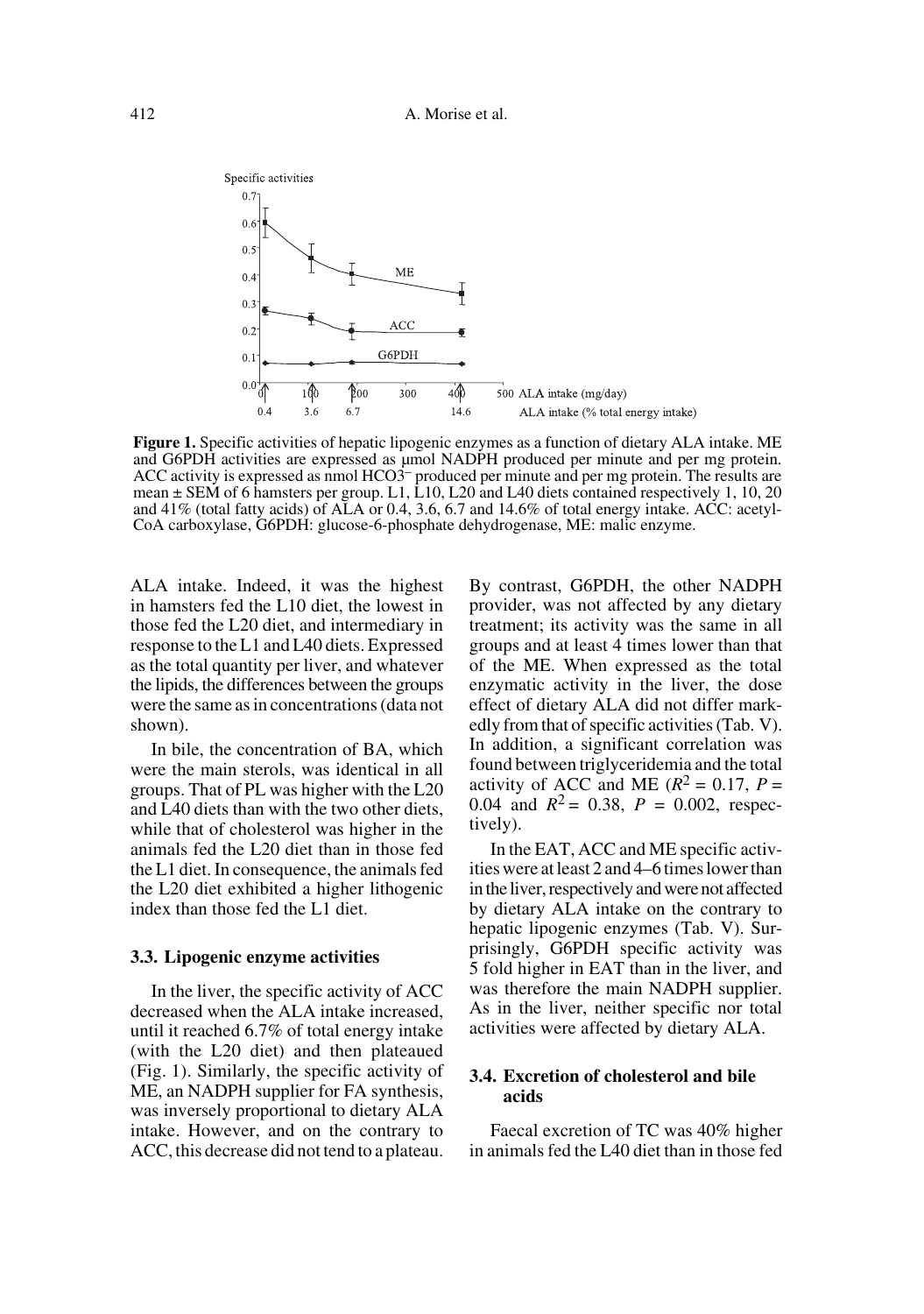|       |       | Unit                                                                                              | L1                   | 1.10                                         | L <sub>20</sub> | L <sub>40</sub>      |
|-------|-------|---------------------------------------------------------------------------------------------------|----------------------|----------------------------------------------|-----------------|----------------------|
| Liver | ACC.  | nmol HCO3 <sup>-</sup> /min/liver                                                                 | $163 \pm 9^a$        | $146 \pm 12^{ab}$ $117 \pm 16^b$             |                 | $116 \pm 12^{b}$     |
|       | ME    | umol NADPH/min/liver                                                                              | $365 \pm 39^{\circ}$ | $286 \pm 33^{ab}$ $247 \pm 14^{b}$           |                 | $212 \pm 37^{\rm b}$ |
|       | G6PDH | umol NADPH/min/liver                                                                              |                      | $43.4 \pm 1.5$ $42.4 \pm 1.1$ $45.8 \pm 1.3$ |                 | $43.1 \pm 1.8$       |
| EAT   | ACC.  | nmol HCO3 <sup>-</sup> /min/mg PR $0.10 \pm 0.02$ $0.06 \pm 0.01$ $0.07 \pm 0.04$ $0.07 \pm 0.01$ |                      |                                              |                 |                      |
|       | МE    | umol NADPH/min/mg PR $0.11 \pm 0.01$ $0.11 \pm 0.02$ $0.12 \pm 0.06$ $0.12 \pm 0.02$              |                      |                                              |                 |                      |
|       | G6PDH | umol NADPH/min/mg PR $0.54 \pm 0.08$ $0.48 \pm 0.04$ $0.48 \pm 0.07$ $0.44 \pm 0.03$              |                      |                                              |                 |                      |

**Table V.** Activity of lipogenic enzymes in the liver and epididymal adipose tissue.

The results are mean ± SEM of 6 hamsters in each group. The values with different superscripts are considered significantly different at *P* < 0.05. ACC: Acetyl-CoA carboxylase; EAT. epididymal adipose; G6PDH : glucose-6-phosphate dehydrogenase; ME: malic enzyme. The L1, L10, L20 and L40 diets contained respectively 1, 10, 20 and 41% (total fatty acids) of ALA or 0.4, 3.6, 6.7 and 14.6% of total energy intake.

**Table VI.** Daily excretion of faecal sterols and composition of faecal bile acids.

|                          | Unit                        | L1                           | L10                                                   | L20                                       | IA0                         |
|--------------------------|-----------------------------|------------------------------|-------------------------------------------------------|-------------------------------------------|-----------------------------|
| <b>TC</b>                | $mg \cdot \text{day}^{-1}$  | $1.25 \pm 0.04^{\rm b}$      | $1.26 \pm 0.07^{\rm b}$ $1.12 \pm 0.07^{\rm b}$       |                                           | $1.53 \pm 0.06^{\circ}$     |
|                          | $\mu$ mol·day <sup>-1</sup> |                              | $3.24 \pm 0.10^b$ $3.26 \pm 0.18^b$ $2.90 \pm 0.19^b$ |                                           | $3.97 \pm 0.35^{\text{a}}$  |
| <b>BA</b> excreted       | $mg \cdot \text{day}^{-1}$  | $1.51 \pm 0.14^a$            | $1.21 \pm 0.16^a$                                     | $1.20 \pm 0.11^a$                         | $0.50 \pm 0.04^b$           |
|                          | $\mu$ mol·day <sup>-1</sup> | $3.09 \pm 0.28$ <sup>a</sup> | $2.46 \pm 0.32^{\text{a}}$ $2.45 \pm 0.23^{\text{a}}$ |                                           | $1.00 \pm 0.08^{\circ}$     |
| Total sterols excreted   | $\mu$ mol·day <sup>-1</sup> | $6.32 \pm 0.37$ <sup>a</sup> |                                                       | $5.72 \pm 0.40^{ab}$ $5.35 \pm 0.40^{ab}$ | $4.97 \pm 0.15^{\rm b}$     |
| Primary BA               | $\%$                        | $3.59 \pm 0.46^b$            | $4.62 \pm 0.45^{\rm b}$                               | $3.62 \pm 0.71^{\rm b}$                   | $10.66 \pm 1.19^a$          |
| Secondary BA/primary BA  |                             | $30.0 \pm 4.3^{\circ}$       | $22.0 \pm 2.7^{\circ}$                                | $31.3 \pm 5.1^a$                          | $8.9 \pm 1.0^b$             |
| CA pathway               | $\%$                        | $56.4 \pm 0.6^a$             | $54.1 \pm 2.3^{\circ}$                                | $55.6 \pm 1.4^{\circ}$                    | $44.9 \pm 1.8$ <sup>b</sup> |
| CA pathway/ CDCA pathway |                             | $1.30 \pm 0.04^{\circ}$      | $1.21 \pm 0.10^a$                                     | $1.26 \pm 0.07^a$                         | $0.83 \pm 0.06^{\rm b}$     |

The results are mean  $\pm$  SEM of 6 hamsters in each group. The values with different superscripts are considered significantly different ( $P < 0.05$ ). The L1, L10, L20 and L40 diets contained respectively 1, 10, 20 and 41% (total fatty acids) of ALA or 0.4, 3.6, 6.7 and 14.6% of total energy intake. TC: cholesterol + derivatives; BA: bile acids; CA:cholic acid; CDCA:chenodesoxycholic acid; Primary BA: cholic acid + chenodesoxycholic acid; Cholic acid pathway = cholic acid + lithocholic acid.

the other diets (Tab. VI). On the contrary, these animals exhibited a lower excretion of BA, which was decreased by at least 60% when compared to the three other groups. Not only the quantity but also the quality of faecal bile acids was affected by dietary treatment (Tab. VI). Indeed, in response to the L40 diet, primary bile acids increased at the expense of secondary bile acids, while the chenodesoxycholic acid pathway was favoured over the cholic acid pathway.

#### **4. DISCUSSION**

In the present study, we investigated the effects of increased doses of dietary ALA on lipid metabolism in a validated rodent model. We chose a broad range of ALA intake while keeping LA intake constant, which resulted in the LA/ALA ratio varying between 22.5 and 0.6. SFA intake was also similar in all the diets, so that we evaluated the specific effects of ALA and not the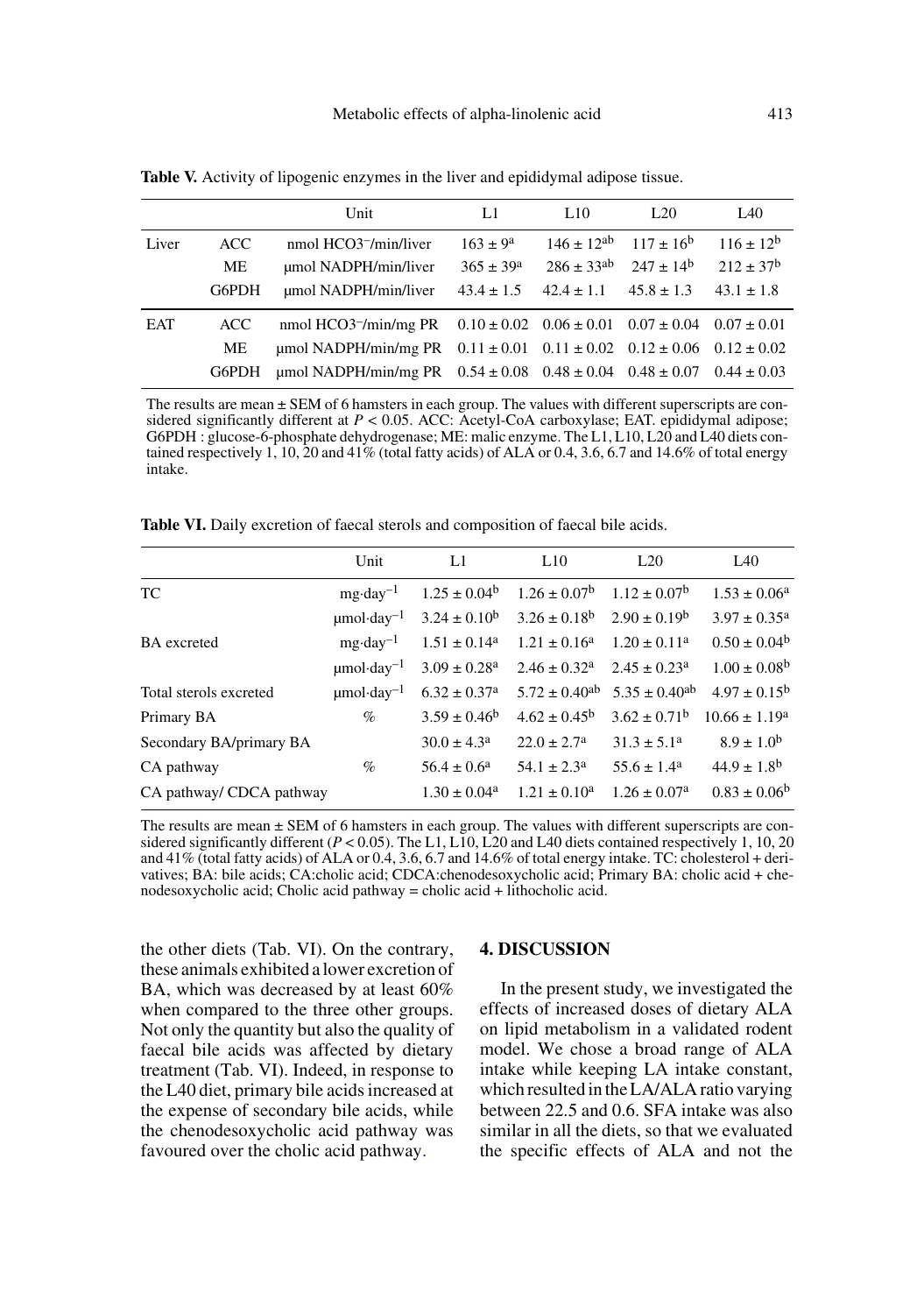effects of a substitution of PUFA for SFA. Under the same nutritional conditions, ALA transport, storage and conversion into EPA was shown to be strictly proportional to dietary intake [30]. This linear relationship has to be taken into account in discussing the dose effect of dietary ALA on lipid metabolism.

#### **4.1. Triglyceride metabolism**

The substitution of ALA for oleic acid led to a 45% fall in triglyceridemia which appeared as soon as the ALA content in the diet reached 10% of total fatty acids (3.6% total energy), and was not amplified by higher ALA supplies (Tab. III). Such a hypotriglyceridemic effect was also reported in the rat with a similar intake of ALA (9.9% total fatty acids, 4.0% of total energy) [48].

This dramatic fall in plasma TG in response to dietary ALA is consistent with the decrease in the specific activity of two lipogenic enzymes, ME and ACC (Fig. 1 and Tab. V). Interestingly, in the liver, the down-regulation of NADPH supplier activity by ALA affected only the main supplier, ME, and was not effective on G6PDH. Moreover, the correlation between triglyceridemia and the total activity per liver of ACC and ME supports our hypothesis that the fall in lipogenic enzyme activities could, at least partly, explain the decrease in plasma TG. The activity of fatty acid synthase (FAS), the other major lipogenic enzyme, could also contribute to hypotriglyceridemia, (i) since FAS was highly correlated to liver and serum TG in rats [19] and (ii) substitution of ALA for oleic acid decreased FAS activity in rats [49]. As with LC-PUFA, this decreased activity could originate from an inhibition of lipogenic gene expression by ALA, as described in cultured hepatocytes [20]. This was consistent with other studies on cultured hepatocytes, showing that VLDL-TG secretion was lower when ALA was present in the medium instead of oleic acid [50, 51]. However, the dose-effect of dietary ALA on VLDL-TG secretion, as well as on the activity of FAS, remains to be investigated.

Besides, under the same nutritional conditions, both ALA and EPA were transported and stored proportionally to dietary ALA intake [30]. Therefore, it remains difficult to decide which fatty acid is the most potent inhibitor of lipogenesis in vivo.

The apparent discrepancy between the proportional decrease in ME and ACC and the decrease in triglyceridemia independently of the dose could be due to a doserelated channelling of newly synthesised FA between oxidation, in situ storage of TG, and secretion of VLDL. In our conditions, the balance between storage and secretion did not appear to be dose-dependent since, as in plasma, hepatic TG content did not vary in proportion to ALA intake (Tab. IV). Therefore, a lower proportion of TG stored in the liver cannot be responsible for the steady plasma concentration of TG in response to increased dietary ALA. Finally, we could also hypothesise that oxidation declined with higher doses of ALA, which would increase the pool of secreted TG and could prevent a further decrease in plasma TG concentration. This mechanism is very unlikely, since rats fed high doses of ALA (57% total fatty acids, 15–20% total energy) exhibited higher mitochondrial and peroxisomal oxidation rates than those fed palm (rich in SFA and oleic acid) or safflower (rich in LA) oil [21]. Therefore, it is possible that, in these fasting animals, triglyceridemia did not parallel the inhibition of lipogenic activity, because the decrease in de novo fatty acid synthesis is compensated for by fatty acids originating from the adipose tissue and recycled by the liver in the form of TG.

In contrast with the liver, lipogenic activity in the EAT was not responsive to ALA intake (Tab. VI), which was consistent with the absence of variations in EAT weights among groups (Tab. II).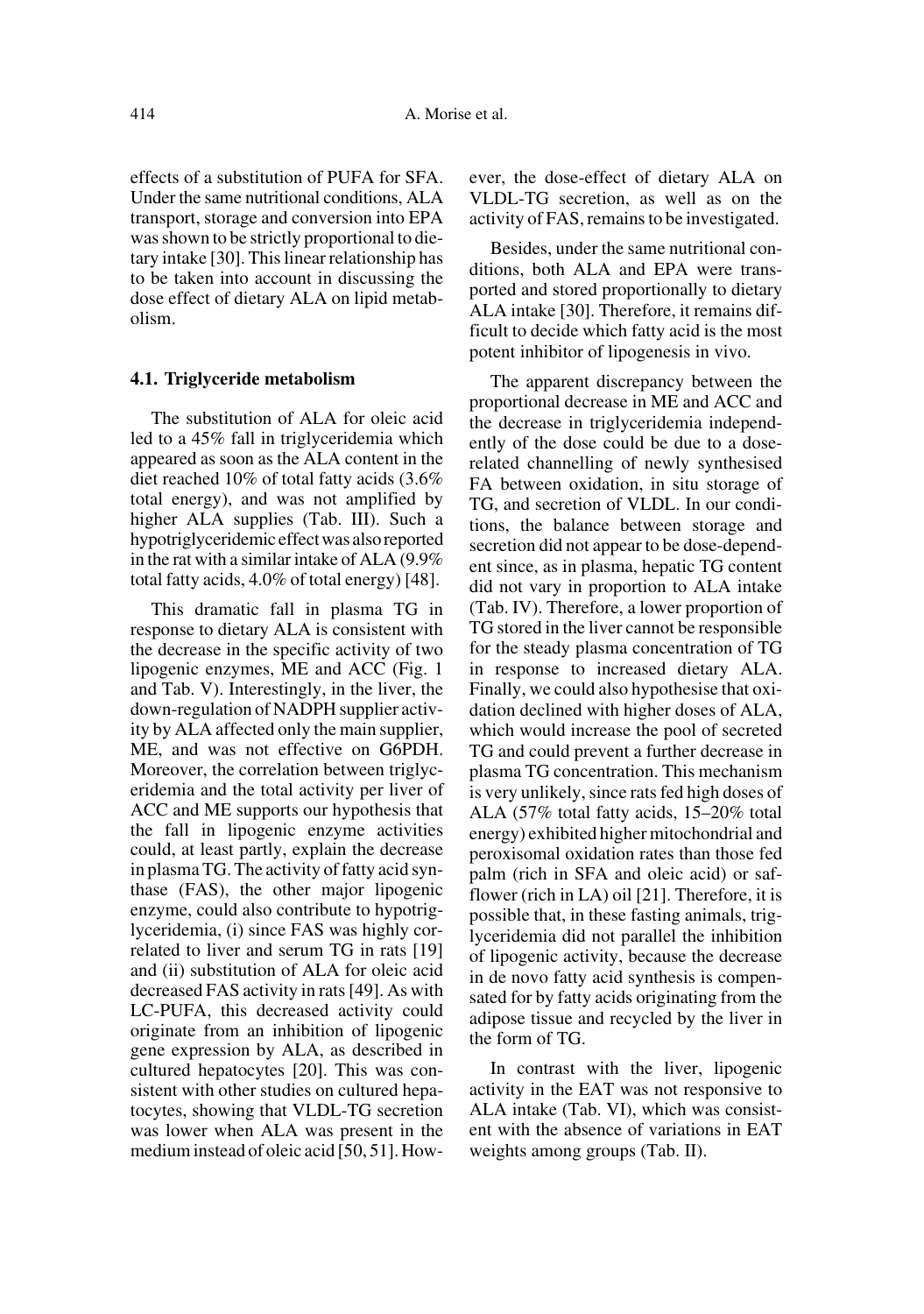## **4.2. Sterol metabolism**

Cholesterol metabolism was also affected by the dietary treatment, since plasma TC slightly but significantly increased to the same extent (15%) in response to the substitution of ALA for oleic acid (Tab. III). However, the two forms of cholesterol transport, apoB-containing lipoproteins (non HDL) and HDL were affected to a similar extent. Nevertheless, the trend to an increase in the atherogenic index (non-HDL-TC/HDL-TC) has to be considered carefully in further investigations. Hypercholesterolemia was due neither to a lower hepatic storage of CE, which was the same in the L1, L10 and L20 groups (Tab. IV), nor to a weaker faecal excretion of total sterols  $(TC + BA)$ , which was identical in these 3 groups (Tab. VI). The present study did not allow drawing a clear cut explanation for the hypercholesterolemic effect of dietary ALA, which may regulate other key points of sterol metabolism, such as cholesterol and BA synthesis [52, 53], or cholesterol uptake by the liver via lipoprotein receptors [54]. However, differences in the experimental models and/ or dietary conditions do not allow extrapolating to our study. The specific effects of ALA on cholesterol metabolism have to be investigated further in our experimental conditions.

On the contrary to other parameters that were sensitive to low ALA intake, hepatic TC content was dramatically diminished in response to the highest dose of ALA. This was parallel with a 28% higher TC faecal excretion and a 61% fall in BA excretion, which resulted in a slightly decreased faecal secretion of total sterols. Moreover, in hamsters fed the highest dose of ALA, the BA profile was markedly modified: the proportions between the cholic and the chenodeoxycholic acids pathways were switched, the former being clearly lower in the L40 group than in the three others. This switch increased the hydrophobicity of bile in the animals of the L40 group, and thus, their propensity to develop biliary stones [55]. Sterol 12-hydroxylase (CYP8B1) is the

specific enzyme for cholic acid synthesis and determines the ratio of cholic to chenodeoxicholic acid. This enzyme is known to be upregulated by SREBP1 [56] of which the promoter is inhibited by ALA in rat hepatocytes [57]. These studies suggest that our decrease in the ratio of cholic to chenodeoxicholic acid may be due to an inhibition of sterol 12-hydroxylase via SREBP1. In addition, the 2-3-fold increase in the percentage of primary BA rise is indicative of a decline in the bacterial activity of BA transformation. Thus the L40 diet highly affected the BA metabolism in its synthesis as well as in its transformation in the colon.

## **5. CONCLUSION**

In our hamster model, the proportions of SFA and LA were kept constant, so that dietary effects in lipid metabolism could not be accounted for by a decrease in SFA as is often the case in human studies. Under these conditions, the only variable was the oleic/ALA ratio, and a previous study showed that ALA transport, storage, and conversion into EPA were strictly proportional to dietary ALA intake (30). By contrast, in the present study, increasing dietary ALA did not result in a linear dose-response of all lipid parameters that were affected in different ways: (i) plasma TG and cholesterol responded to the lowest ALA supply (10% FA, 3.6% total energy) and were not further affected by higher doses; (ii) the activity of lipogenic enzymes (ACC and ME) was negatively correlated to dietary ALA intake; (iii) liver TC, faecal excretion of TC and BA, and BA profiles varied only with very high ALA intakes.

In the human, plasma TG concentration was shown to increase [16], not change [1, 12], or decrease [17] in response to dietary ALA. In the present study, the hypotriglyceridemia was not affected by an increased ALA intake, (at least between 3.6 and 14.6% of total energy intake). Therefore, it is possible that the discrepancies between human studies on TG concentration may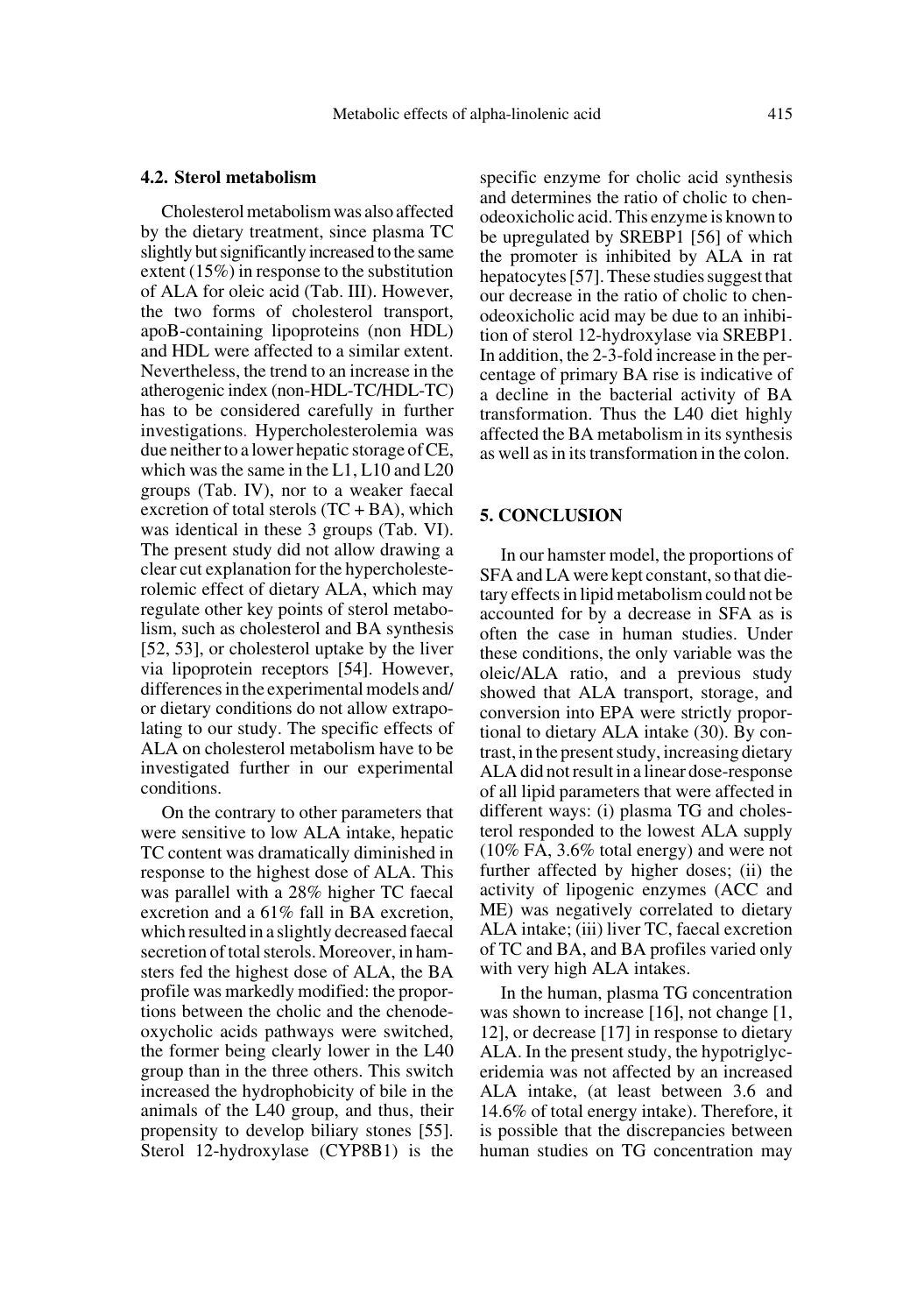not be due to the dose of ALA used (1.8– 12% of total energy intake) [12, 16, 17]. More probably, the diversity of fatty acids which were substituted for by ALA could explain these discrepancies. On sterol metabolism, however, the effects could be different depending on whether the ALA dose is moderate or very high.

Moreover, a moderate ALA intake (3.6% total energy) was sufficient to decrease triglyceridemia that, in itself, is a risk factor of CVD, via a decline in lipogenesis. This dose was consistent with those used in human studies (1–6% total energy intake). However under our conditions, this dose was also sufficient to slightly raise cholesterolemia, which needs further verifications. High doses of ALA emphasised neither the hypotriglyceridemic nor the hypercholesterolemic effects observed with low doses. In contrast, the very high and non physiological doses engendered adverse effects on BA metabolism.

## **ACKNOWLEDMENTS**

The authors gratefully acknowledge the financial support work of ONIDOL and ONIOL. They also sincerely thank Guillaume Chesneau and the Valorex company (La Messayais, 35210 Combourtillé, France) for providing linseed oil, Gwennola Robin (SENAH) for her valuable contribution to the measurement of lipogenic enzyme activities, Bernadette Delplanque and Jacqueline Férézou (Université Paris-Sud) for their precious scientific advice, and Nathalie Samson (Université Paris-Sud) for animal care.

#### **REFERENCES**

- [1] Simopoulos AP. N-3 fatty acids and human health: defining strategies for public policy. Lipids 2001, 36 (Suppl): S83–S89.
- [2] Nordoy A, Marchioli R, Arnesen H, Videbaek J. N-3 polyunsaturated fatty acids and cardiovascular diseases. Lipids 2001, 36: S127– S129.
- [3] Renaud S, de Lorgeril M, Delaye J, Guidollet J, Jacquard F, Mamelle N, Martin JL, Monjaud I, Salen P, Toubol P. Cretan Mediterranean

diet for prevention of coronary heart disease. Am J Clin Nutr 1995, 61: 1360S–1367S.

- [4] De Lorgeril M, Renaud S, Mamelle N, Salen P, Martin JL, Monjaud I, Guidollet J, Touboul P, Delaye J. Mediterranean alpha-linolenic acid-rich diet in secondary prevention of coronary heart disease. Lancet 1994, 343: 1454– 1459.
- [5] Combe N, Boué C. Apports alimentaires en acide linoléique et alpha-linolénique d'une population d'Aquitaine. OCL 2001, 8: 118– 121.
- [6] Harel Z, Riggs S, Vaz R, White L, Menzies G. Omega-3 polyunsaturated fatty acids in adolescents: knowledge and consumption. J Adolesc Health 2001, 28: 10–15.
- [7] Kris-Etherton PM, Taylor DS, Yu-Poth S, Huth P, Moriarty K, Fishell V, Hargrove RL, Zhao G, Etherton TD. Polyunsaturated fatty acids in the food chain in the United States. Am J Clin Nutr 2000, 71: 179S–188S.
- [8] Sanderson P, Finnegan YE, Williams CM, Calder PC, Burdge GC, Wootton SA, Griffin BA, Joe Millward D, Pegge NC, Bemelmans WJ. UK Food Standards Agency alpha-linolenic acid workshop report. Br J Nutr 2002, 88: 573–579.
- [9] Freese R, Mutanen M. Alpha-linolenic acid and marine long-chain n-3 fatty acids differ only slightly in their effects on hemostatic factors in healthy subjects. Am J Clin Nutr 1997, 66: 591–598.
- [10] Bemelmans WJ, Muskiet FA, Feskens EJ, de Vries JH, Broer J, May JF, Jong BM. Associations of alpha-linolenic acid and linoleic acid with risk factors for coronary heart disease. Eur J Clin Nutr 2000, 54: 865–871.
- [11] Harris WS. N-3 fatty acids and serum lipoproteins: animal studies. Am J Clin Nutr 1997, 65: 1611S–1616S.
- [12] Nydahl M, Gustafsson IB, Ohrvall M, Vessby B. Similar serum lipoprotein cholesterol concentrations in healthy subjects on diets enriched with rapeseed and with sunflower oil. Eur J Clin Nutr 1994, 48: 128–137.
- [13] Karvonen HM, Aro A, Tapola NS, Salminen I, Uusitupa MI, Sarkkinen ES. Effect of alphalinolenic acid-rich Camelina sativa oil on serum fatty acid composition and serum lipids in hypercholesterolemic subjects. Metabolism 2002, 51: 1253–1260.
- [14] Pang D, Allman-Farinelli MA, Wong T, Barnes R, Kingham KM. Replacement of linoleic acid with alpha-linolenic acid does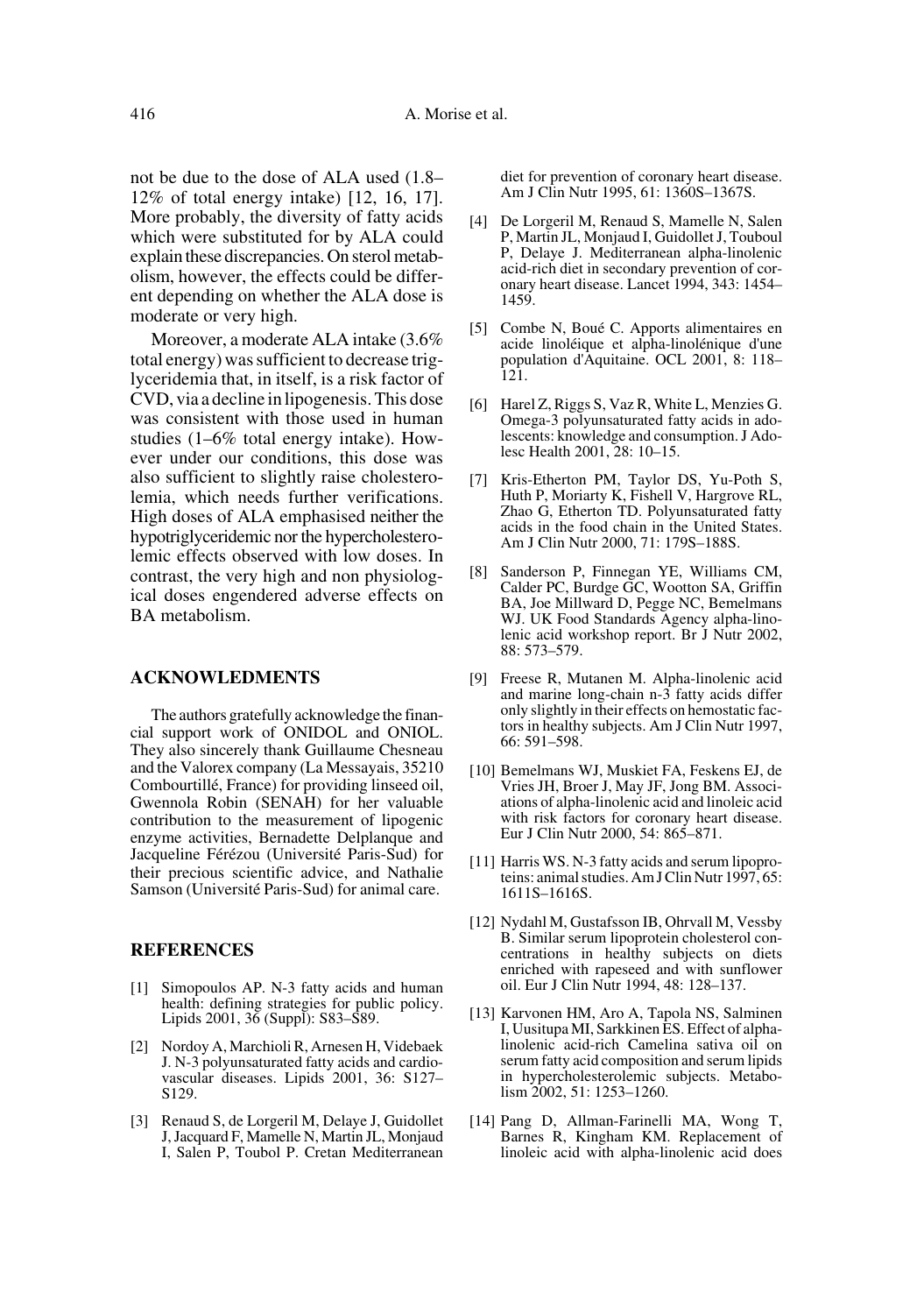not alter blood lipids in normolipidaemic men. Br J Nutr 1998, 80: 163–167.

- [15] Mantzioris E, James MJ, Gibson RA, Cleland LG. Dietary substitution with an alpha-linolenic acid-rich vegetable oil increases eicosapentaenoic acid concentrations in tissues. Am J Clin Nutr 1994, 59: 1304–1309.
- [16] Bemelmans WJ, Broer J, Feskens EJ, Smit AJ, Muskiet FA, Lefrandt JD, Bom VJ, May JF, Meyboom-de Jong B. Effect of an increased intake of alpha-linolenic acid and group nutritional education on cardiovascular risk factors: the Mediterranean Alpha-linolenic Enriched Groningen Dietary Intervention (MARGARIN) study. Am J Clin Nutr 2002, 75: 221–227.
- [17] Singer P, Jaeger W, Berger I, Barleben H, Wirth M, Richter-Heinrich E, Voigt S, Godicke W. Effects of dietary oleic, linoleic and alphalinolenic acids on blood pressure, serum lipids, lipoproteins and the formation of eicosanoid precursors in patients with mild essential hypertension. J Hum Hypertens 1990, 4: 227– 233.
- [18] Djousse L, Hunt SC, Arnett DK, Province MA, Eckfeldt JH, Ellison RC. Dietary linolenic acid is inversely associated with plasma triacylglycerol: the National Heart, Lung, and Blood Institute Family Heart Study. Am J Clin Nutr 2003, 78: 1098–1102.
- [19] Ikeda I, Cha JY, Yanagita T, Nakatani N, Oogami K, Imaizumi K, Yazawa K. Effects of dietary alpha-linolenic, eicosapentaenoic and docosahexaenoic acids on hepatic lipogenesis and beta-oxidation in rats. Biosci Biotechnol Biochem 1998, 62: 675–680.
- [20] Jump DB, Clarke SD, Thelen A, Liimatta M. Coordinate regulation of glycolytic and lipogenic gene expression by polyunsaturated fatty acids. J Lipid Res 1994, 35: 1076–1084.
- [21] Ide T, Kobayashi H, Ashakumary L, Rouyer IA, Takahashi Y, Aoyama T, Hashimoto T, Mizugaki M. Comparative effects of perilla and fish oils on the activity and gene expression of fatty acid oxidation enzymes in rat liver. Biochim Biophys Acta 2000, 1485: 23–35.
- [22] Finnegan YE, Minihane AM, Leigh-Firbank EC, Kew S, Meijer GW, Muggli R, Calder PC, Williams CM. Plant- and marine-derived n-3 polyunsaturated fatty acids have differential effects on fasting and postprandial blood lipid concentrations and on the susceptibility of LDL to oxidative modification in moderately hyperlipidemic subjects. Am J Clin Nutr 2003, 77: 783–795.
- [23] Li D, Sinclair A, Wilson A, Nakkote S, Kelly F, Abedin L, Mann N, Turner A. Effect of dietary alpha-linolenic acid on thrombotic risk factors in vegetarian men. Am J Clin Nutr 1999, 69: 872–882.
- [24] Mohrhauer H, Holman RT. The effect of dose level of essential fatty acids upon fatty acid composition of the rat liver. J Lipid Res 1963, 58: 151–159.
- [25] Pudelkewicz C, Seufert J, Holman RT. Requirements of the female rat for linoleic and linolenic acids. J Nutr 1968, 94: 138–146.
- [26] Kabir Y, Ide T. Activity of hepatic fatty acid oxidation enzymes in rats fed alpha-linolenic acid. Biochim Biophys Acta 1996, 1304: 105– 119.
- [27] Surette ME, Whelan J, Lu GP, Broughton KS, Kinsella JE. Dependence on dietary cholesterol for n-3 polyunsaturated fatty acid- induced changes in plasma cholesterol in the Syrian hamster. J Lipid Res 1992, 33: 263–271.
- [28] Spady DK, Kearney DM, Hobbs HH. Polyunsaturated fatty acids up-regulate hepatic scavenger receptor B1 (SR-BI) expression and HDL cholesteryl ester uptake in the hamster. J Lipid Res 1999, 40: 1384–1394.
- [29] Goulinet S, Chapman MJ. Plasma lipoproteins in the golden Syrian hamster (*Mesocricetus auratus*): heterogeneity of apoB- and apoA-I-containing particles. J Lipid Res 1993, 34: 943–959.
- [30] Morise A, Combe N, Boué C, Legrand P, Catheline D, Delplanque B, Fénart E, Weill P, Hermier D. Dose effect of alpha-linolenic acid on PUFA conversion, bioavailability and storage in the hamster. Lipids 2004, 39: 325–334.
- [31] Folch J, Lees M, Sloane-Stanley GH. A simple method for the isolation and purification of total lipids from animal tissues. J Biol Biochem 1957, 226: 497–509.
- [32] Morisson W, Smith L. Preparation of fatty acid methyl esters and dimetylacetals from lipids with boron fluoride methanol. J Lipid Res 1964, 5: 600–608.
- [33] Boehler N, Riottot M, Ferezou J, Souidi M, Milliat F, Serougne C, Smith JL, Lutton C. Antilithiasic effect of beta-cyclodextrin in LPN hamster: comparison with cholestyramine. J Lipid Res 1999, 40: 726–734.
- [34] Richmond W. Preparation and properties of a cholesterol oxidase from *Nocardia* sp. and its application to the enzymatic assay of total cholesterol in serum. Clin Chem 1973, 19: 1350–1356.